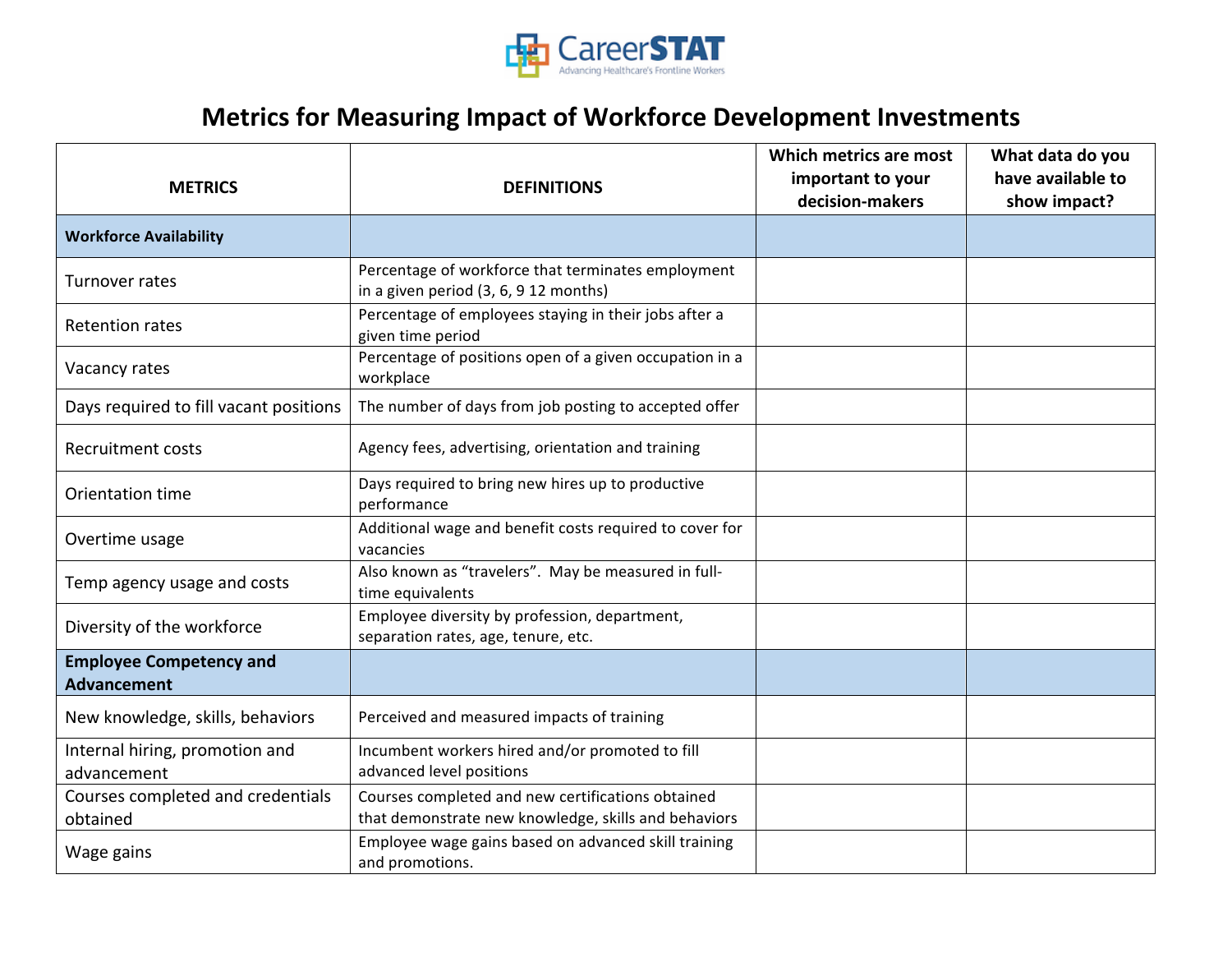

|                                    |                                                                                                                                                                                                                                                                                       | Which metrics are most               | What data do you                  |
|------------------------------------|---------------------------------------------------------------------------------------------------------------------------------------------------------------------------------------------------------------------------------------------------------------------------------------|--------------------------------------|-----------------------------------|
| <b>METRICS</b>                     | <b>DEFINITIONS</b>                                                                                                                                                                                                                                                                    | important to your<br>decision-makers | have available to<br>show impact? |
| <b>Employee Engagement</b>         |                                                                                                                                                                                                                                                                                       |                                      |                                   |
| Employee satisfaction measures     | Assessment of overall employee satisfaction with<br>organization, including recommending friends and<br>families to work at the organization, proud to work for<br>the organization, support from supervisor for career<br>advancement, considering a job with a new<br>organization. |                                      |                                   |
| Attendance and absentee rates      | Employee absences due to on-the-job injury, short-<br>term disability and family or medical leave, as well as<br>absences that are only a few days in duration                                                                                                                        |                                      |                                   |
| Turnover rates                     | Percentage of workforce that terminates employment<br>in a given period (3, 6, 9 12 months)                                                                                                                                                                                           |                                      |                                   |
| <b>Retention rates</b>             | Percentage of employees staying in their jobs after a<br>given time period                                                                                                                                                                                                            |                                      |                                   |
| <b>Community Impact and Health</b> |                                                                                                                                                                                                                                                                                       |                                      |                                   |
| Community resident hire rate       | Number of community residents living in specific zip<br>codes hired into positions                                                                                                                                                                                                    |                                      |                                   |
| Diversity of the workforce         | Employee diversity by profession, department,<br>separation rates, age, tenure, etc.                                                                                                                                                                                                  |                                      |                                   |
| Livable wage                       | Number of employees earning wages sufficient to<br>provide the necessities and comforts essential to an<br>acceptable standard of living                                                                                                                                              |                                      |                                   |
| Unemployment rate                  |                                                                                                                                                                                                                                                                                       |                                      |                                   |
| <b>Patient Experience &amp;</b>    |                                                                                                                                                                                                                                                                                       |                                      |                                   |
| <b>Quality/Safety</b>              |                                                                                                                                                                                                                                                                                       |                                      |                                   |
| Patient satisfaction scores        | Patient and family responses to HCAHP survey including<br>questions related to cleanliness of hospital<br>environment, quietness of hospital environment,<br>responsiveness of hospital staff, discharge information,<br>satisfaction with transitions of care                        |                                      |                                   |